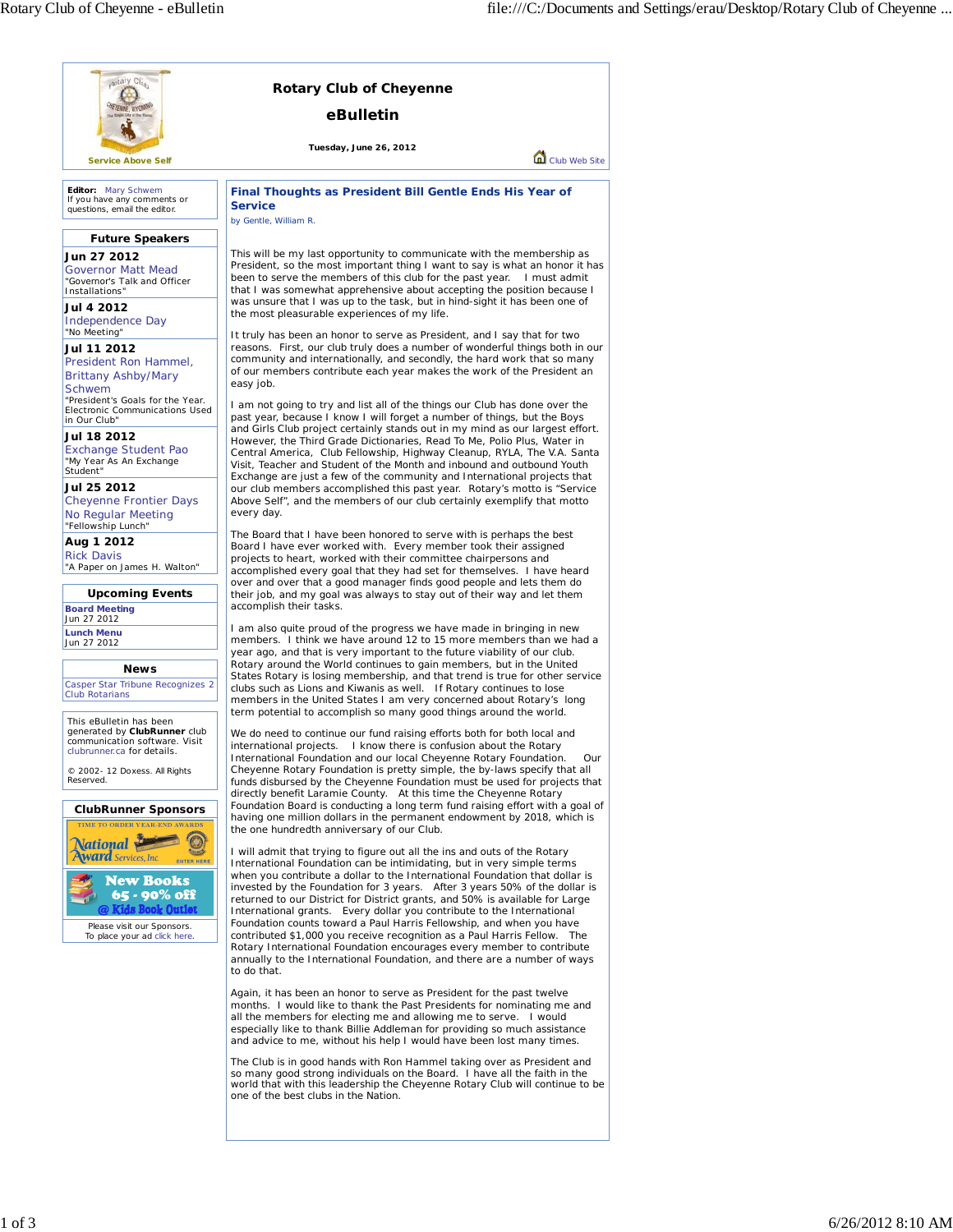| by Schwem, Mary                                                |                                                                                                                                                                                                                                                                                                                                                                                                                                                                                                                                                                                                            |
|----------------------------------------------------------------|------------------------------------------------------------------------------------------------------------------------------------------------------------------------------------------------------------------------------------------------------------------------------------------------------------------------------------------------------------------------------------------------------------------------------------------------------------------------------------------------------------------------------------------------------------------------------------------------------------|
|                                                                | Our condolences were sent to the Family of Vickie Graham.                                                                                                                                                                                                                                                                                                                                                                                                                                                                                                                                                  |
| Bob Harmon.                                                    | Speedy Recovery wishes to our Club Pianist, Marilyn Casner and Member                                                                                                                                                                                                                                                                                                                                                                                                                                                                                                                                      |
| <b>Our Latest Paul Harris Fellow</b><br>by Schreiner, Roger A. |                                                                                                                                                                                                                                                                                                                                                                                                                                                                                                                                                                                                            |
| Rolinda Sample                                                 | Congratulations to our latest Paul Harris Fellow:                                                                                                                                                                                                                                                                                                                                                                                                                                                                                                                                                          |
| Rotarian of the Week 06-20-12<br>by Adams, Ted J.              |                                                                                                                                                                                                                                                                                                                                                                                                                                                                                                                                                                                                            |
| cannot remember how much he was paid.                          | Our Rotarian of the Week was born in Princeton, New Jersey. He grew up in<br>Madison, Wisconsin. His first paying job was mowing lawns. He really                                                                                                                                                                                                                                                                                                                                                                                                                                                          |
|                                                                | He attended Madison West High Schoolinterestingly his high school did<br>not have a mascot It was just  Madison West High School.                                                                                                                                                                                                                                                                                                                                                                                                                                                                          |
| Force.                                                         | This special Rotarian earned his both his Bachelor of Science and his Medical<br>Doctor degrees from the University of Wisconsin. He interned and served a<br>fellowship in Burlington, Vermont. He served his second year of fellowship<br>at the University of Minnesota He also served in the United States Air                                                                                                                                                                                                                                                                                         |
| have two adult children Carl and Allison.                      | Dr. Eric Wedell has been married to his lovely wife Maida for 45 years. They                                                                                                                                                                                                                                                                                                                                                                                                                                                                                                                               |
| 2008 to 2012.                                                  | Other than family, Eric is most proud successfully practicing medicine for 32<br>years right here in Cheyenne, Wyoming. Eric retiredJune 30, 2006.<br>Though he did not mention it  it should be noted  Dr. Wedell served as<br>Wyoming Chapter Governor of the American College of Physicians from                                                                                                                                                                                                                                                                                                        |
| health care system.                                            | Eric was sponsored into The Rotary Club of Cheyenne by Dr. Rick Davis in<br>1981. His most memorable Rotary experience was becoming aware of and<br>then completely committed to  Rotary's polio eradication program. Dr.<br>Weddle likes Rotary because of the Rotary genuine commitment to "Service<br>above self" both locally and internationally. He and Maida served as Chairs<br>of the Rotary Dance several years ago. In addition he has provided<br>numerous very interesting programs for Rotary over the years most<br>recently  the program on the extraordinary changes in the United States |
| butter and a vegetable.                                        | Eric's favorite meal is steak cooked mediumwith baked potato with                                                                                                                                                                                                                                                                                                                                                                                                                                                                                                                                          |
|                                                                | In his spare time Eric enjoys  road bicycling and volunteering he<br>volunteers with United Way of Laramie County and serves in a leadership<br>role in his church. Eric has recently been named president - elect of the<br>remarkably talented  Cheyenne Chamber Singers.                                                                                                                                                                                                                                                                                                                                |
| the Club.                                                      | In recognition of his many years of service to our club and our community<br>the Sargent at Arms will present Dr. Eric Wedell with a gift certificate from                                                                                                                                                                                                                                                                                                                                                                                                                                                 |
| <b>Attention Committee Members</b><br>by Schwem, Mary          |                                                                                                                                                                                                                                                                                                                                                                                                                                                                                                                                                                                                            |
| 307-640-5699.                                                  | If you are a committee chair beginning in July and I have not created your<br>user name, please contact me, Mary. Schwem@erau. edu or call me at                                                                                                                                                                                                                                                                                                                                                                                                                                                           |
| the component at the July 11th meeting.                        | We have added a Committee Management Component to the member side<br>of our website. With these changes you will be able to add committee<br>members, communicate with your members, save your minutes and other<br>documents, set up subcommittees. We will be demonstrating how to use                                                                                                                                                                                                                                                                                                                   |
| by Schwem, Mary                                                | <b>Time to Renew Your Background Checks</b>                                                                                                                                                                                                                                                                                                                                                                                                                                                                                                                                                                |
|                                                                | If you are a member of our Club who works with youth under the age of 18<br>in any capacity, Including but not limited to Youth Exchange Host Family or<br>member, Youth Exchange Officer, Counselor, Chaperone, bus driver, etc.,<br>RYLA or YRYLA chaperone or counselor, participate in projects such as Read<br>to Me, or work with At Risk Adults or Meals on Wheels, you are required to<br>complete a Volunteer Affidavit for a Background check once each Rotary                                                                                                                                   |